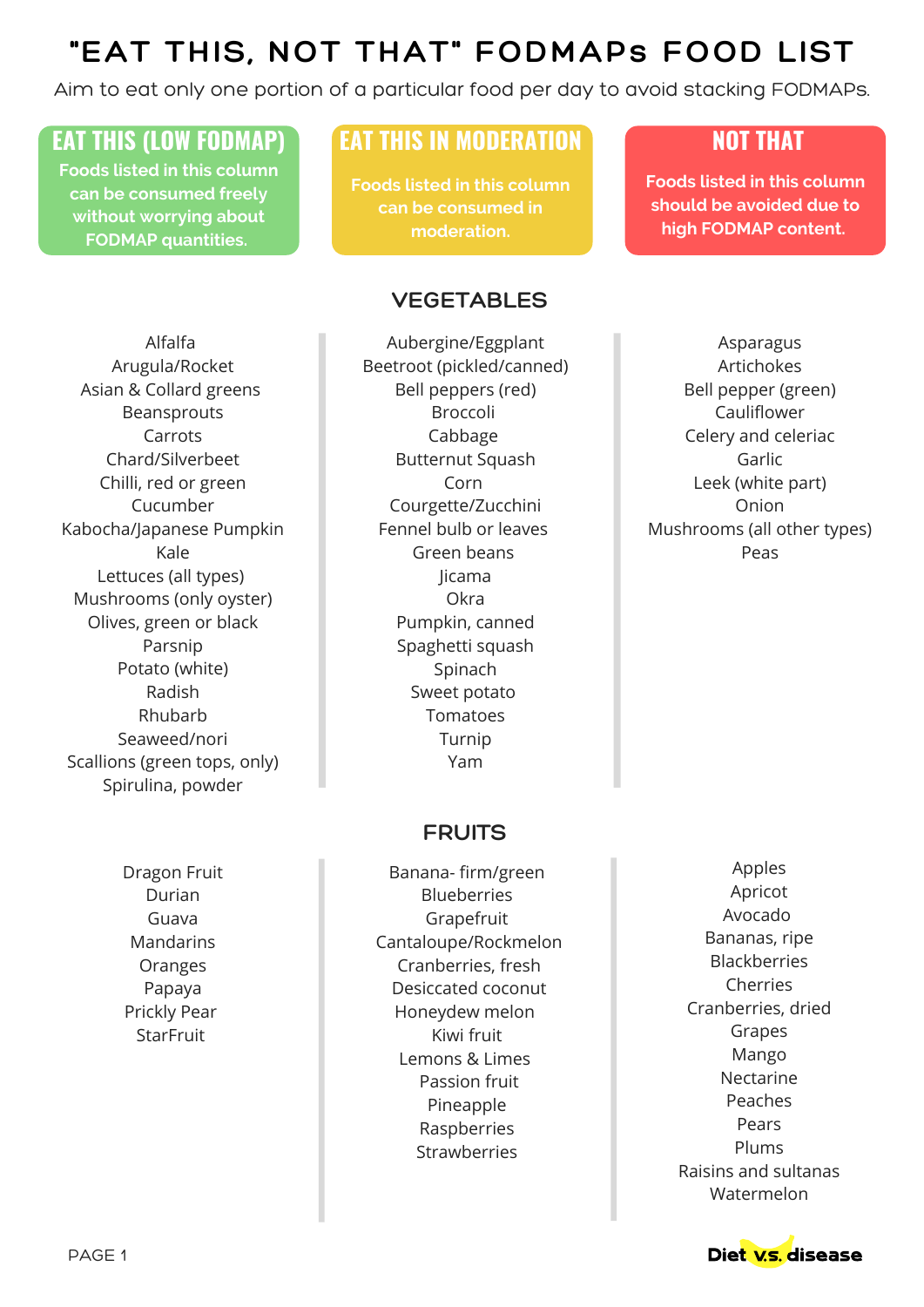Aim to eat only one portion of a particular food per day to avoid stacking FODMAPs.

**Foods listed in this column can be consumed freely without worrying about FODMAP quantities.**

## **EAT THIS (LOW FODMAP) EAT THIS IN MODERATION NOT THAT**

**Foods listed in this column can be consumed in moderation.**

**Foods listed in this column should be avoided due to high FODMAP content.**

### **CEREALS, GRAINS, NUTS, SEEDS, & FLOUR**

Corn tortillas CEREALS **TELEVISION** Arrowroot Buckwheat flour, groats Corn flakes Corn/maize flour Macadamia nuts Polenta Quinoa, all types Peanuts Pine nuts Poppy seeds Pumpkin seeds Rice, all types Sunflower seeds Tapioca flour Teff

Almonds and almond flour Brazil nuts Bread (made from approved gluten-free flours) Bread (true sourdough, no yeast) Chia Seeds Flaxseed/linseed Oats, rolled Pasta/noodles (made from approved gluten-free flours) Pecans Rice krispies (rice puffs) **Walnuts** 

Amaranth Barley Besan flour Black bean pasta Cashews Cereal (muesli or granola with wheat or dried fruit) Chickpea flour Coconut flour Cous cous Gnocchi Lentil pasta Noodles (egg, udon, ramen, wheat) Pistachios Rye flour Semolina Soy flour Wheat flour (includes bread, pasta, cakes, biscuits, cookies, muffins etc.)

### **MEAT, EGGS, LEGUMES AND SOY PROTEIN**

Beef Chicken Cold cuts/ deli cuts (without high FODMAP ingredients added) Eggs Fish Lamb Pork **Turkey** 

Chickpeas, canned & rinsed Edamame beans, noodles Lentils, canned & rinsed Lima & mung beans Quorn Seitan Tempeh Tofu (firm)

Most sausages Processed meats with high FODMAP ingredients Baked beans Black beans Cannellini beans Most bean mixes Tofu (silken) Soy beans

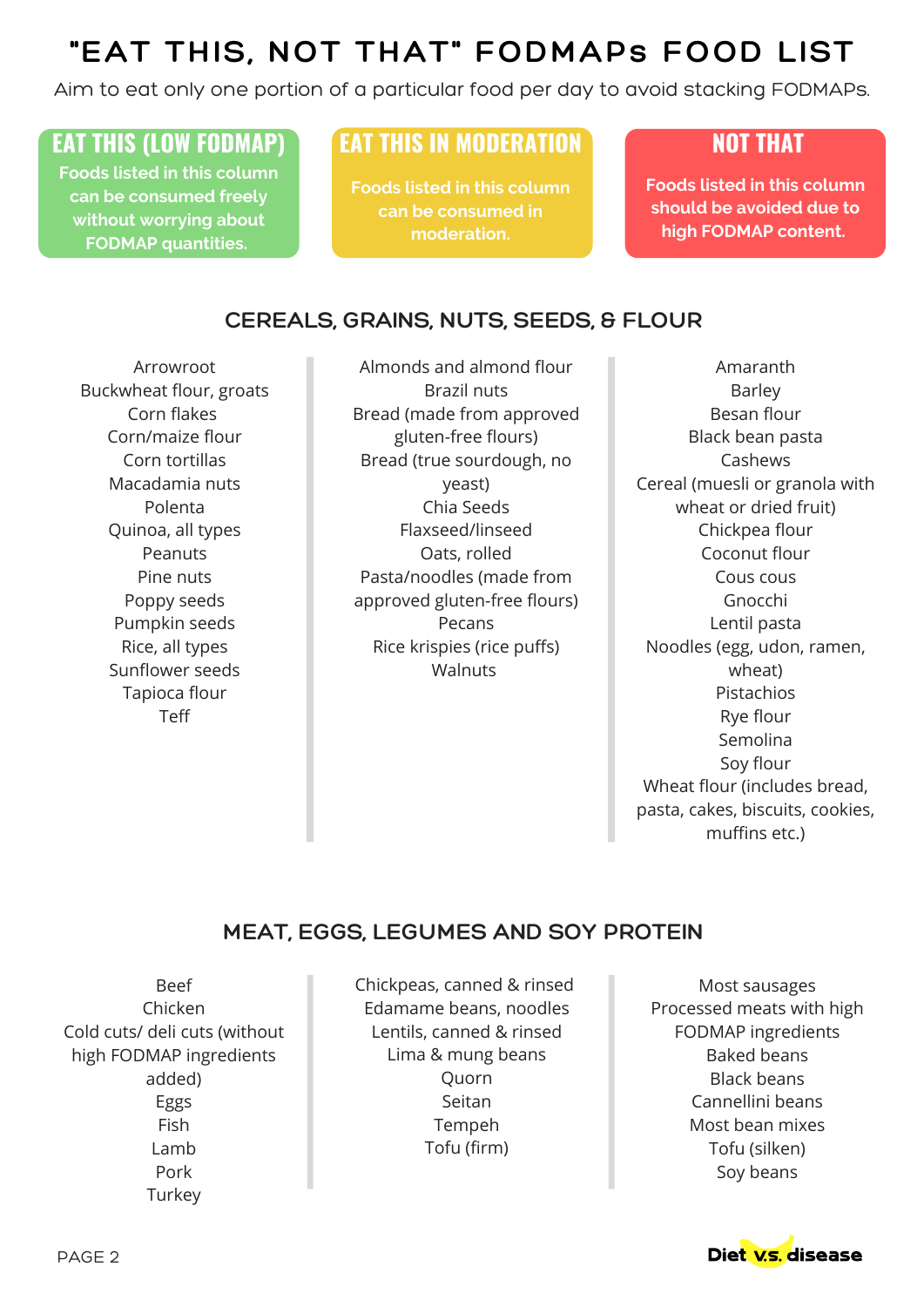Aim to eat only one portion of a particular food per day to avoid stacking FODMAPs.

## **EAT THIS (LOW FODMAP) EAT THIS IN MODERATION NOT THAT**

**Foods listed in this column can be consumed freely without worrying about FODMAP quantities.**

**Foods listed in this column can be consumed in moderation.**

### **DAIRY AND ALTERNATIVES**

Almond Milk Cheese, firm/hard Yogurt, plain lactose-free Rice Milk

Cow's milk, plain lactosefree Hemp Milk Oat Milk Coconut milk, canned/tinned

Cheese, cream/soft Cottage Cheese Cow milk Goat milk Sheep's milk Soy milk

**Foods listed in this column should be avoided due to high FODMAP content.**

### **SWEETENERS, SAUCES, & CONDIMENTS**

BBQ sauce (made without Vinegar (apple cider, malt, Butter onion/garlic powder & HFCS) Ketchup/tomato sauce (made without onion/garlic powder & HFCS) Maple syrup Margarine Mayonnaise Shrimp Paste Vanilla essence/extract Vegemite/marmite red wine)

Balsamic Vinegar Cocoa powder Miso Soy, fish & oyster sauce Sweet & sour sauce Sweeteners (Equal, Stevia, Monk Fruit, & Splenda) Worcestershire sauce

Agave Curry paste Gravy mix (most) High Fructose Corn Syrup (HFCS) Honey **Hummus** Inulin Isomalt Jam (orange marmalade is the exception) Maltitol and mannitol Molasses Pasta sauces (most) Sorbitol and xylitol Tzatziki

### **FATS AND OILS, HERBS AND SPICES**

All herbs and spices, fresh and dried are low FODMAP. The exception is garlic and onion powders.

All fats and oils are low FODMAP, including butter, avocado, coconut and peanut oil. Garlic-infused and onion-infused oils are also low FODMAP (they retain flavors without the FODMAP compounds)